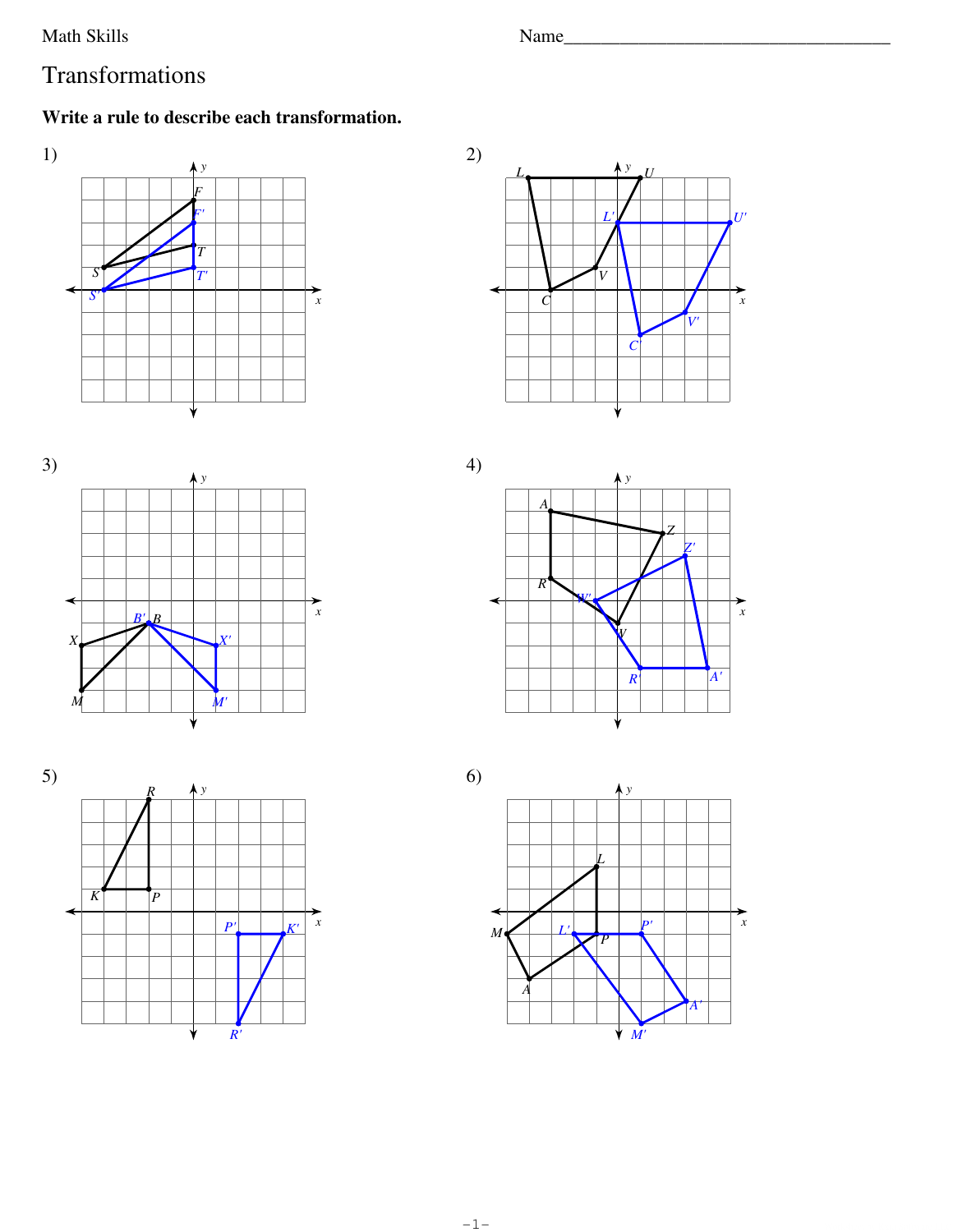

## **Graph the image of the figure using the transformation given.**

9) translation: 5 units down



11) reflection across  $x = 3$ 



10) translation: 4 units left and 5 units up



12) reflection across  $y = -x$